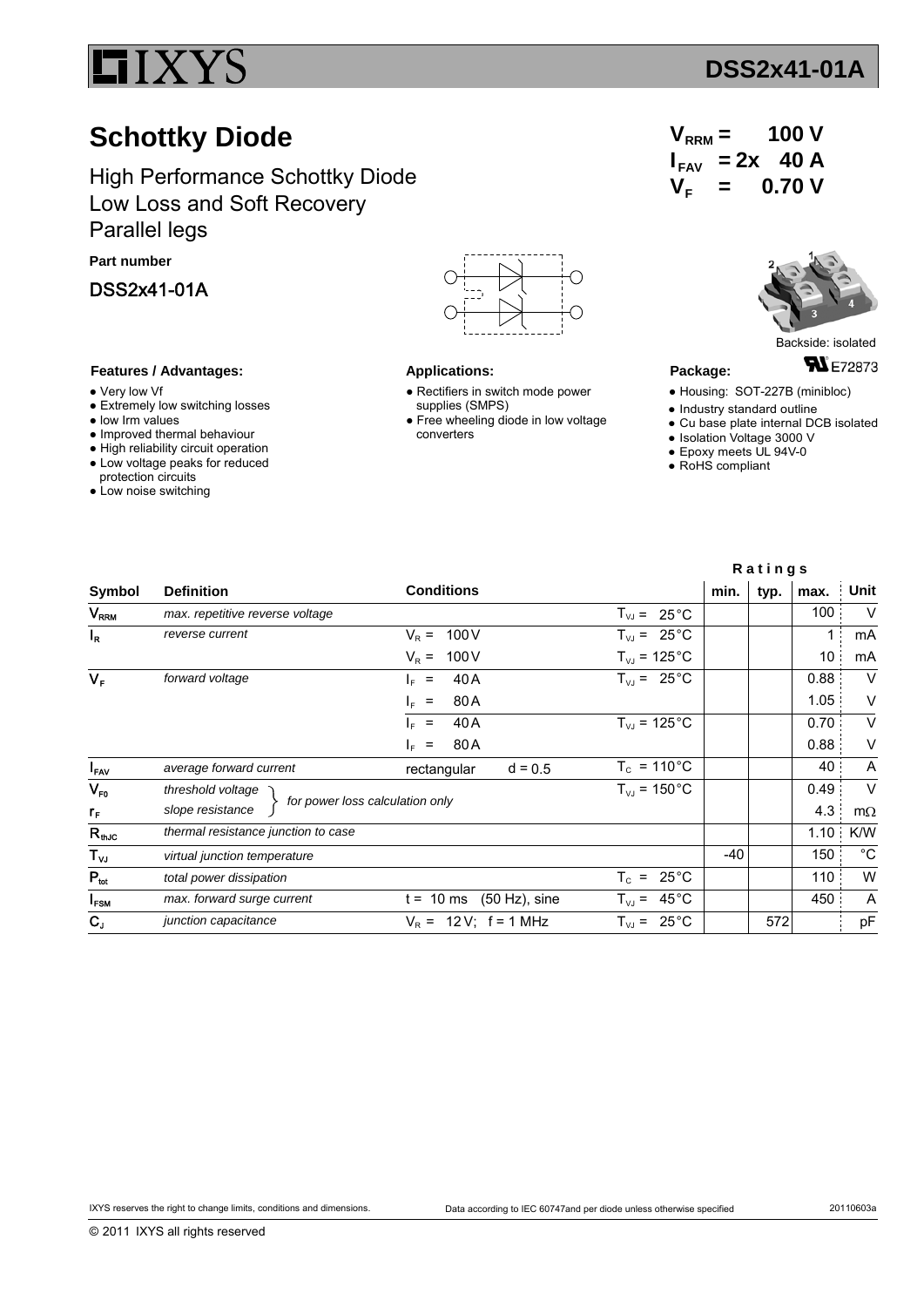

|                         |                                                       |                   |                      |      |      |      | Ratings |             |  |  |  |
|-------------------------|-------------------------------------------------------|-------------------|----------------------|------|------|------|---------|-------------|--|--|--|
| Symbol                  | <b>Definition</b>                                     | <b>Conditions</b> |                      |      | min. | typ. | max.    | Unit        |  |  |  |
| I <sub>RMS</sub>        | <b>RMS</b> current                                    | per terminal      |                      |      |      |      | 70      | A           |  |  |  |
| $R_{\text{fhCH}}$       | thermal resistance case to heatsink                   |                   |                      |      |      | 0.10 |         | K/W         |  |  |  |
| $\mathsf{T}_{\sf{stg}}$ | storage temperature                                   |                   |                      |      | -40  |      | 150     | $^{\circ}C$ |  |  |  |
| Weight                  |                                                       |                   |                      |      |      | 30   |         | g           |  |  |  |
| $M_{\rm p}$             | mounting torque                                       |                   |                      |      | 1.1  |      | 1.5     | Nm          |  |  |  |
| $M_{+}$                 | terminal torque                                       |                   |                      |      | 1.1  |      | 1.5     | Nm          |  |  |  |
| $V_{ISOL}$              | isolation voltage                                     | $= 1$ second      |                      |      | 3000 |      |         | V           |  |  |  |
|                         |                                                       | $t = 1$ minute    |                      |      | 2500 |      |         | v           |  |  |  |
| $d_{\text{Spp/App}}$    | creepage   striking distance on surface   through air |                   | terminal to terminal | 10.5 | 3.2  |      |         | mm          |  |  |  |
| <b>C</b> Spb/Apb        | creepage   striking distance on surface   through air |                   | terminal to backside | 8.6  | 6.8  |      |         | mm          |  |  |  |

**Product Marking**  $Logo \rightarrow \blacksquare$ IXYS abcde  $\leftarrow$  Part No. abcde  $\overline{H}$  YYWWZ XXXXXX $\overline{H}$ ↑  $\uparrow$ *DateCode Assembly Code Assembly Line*

| Ordering | Part Name   | <b>Marking on Product</b> | Delivering Mode   Base Qty   Code Key |        |
|----------|-------------|---------------------------|---------------------------------------|--------|
| Standard | DSS2x41-01A | DSS2x41-01A               | ™ube                                  | 475556 |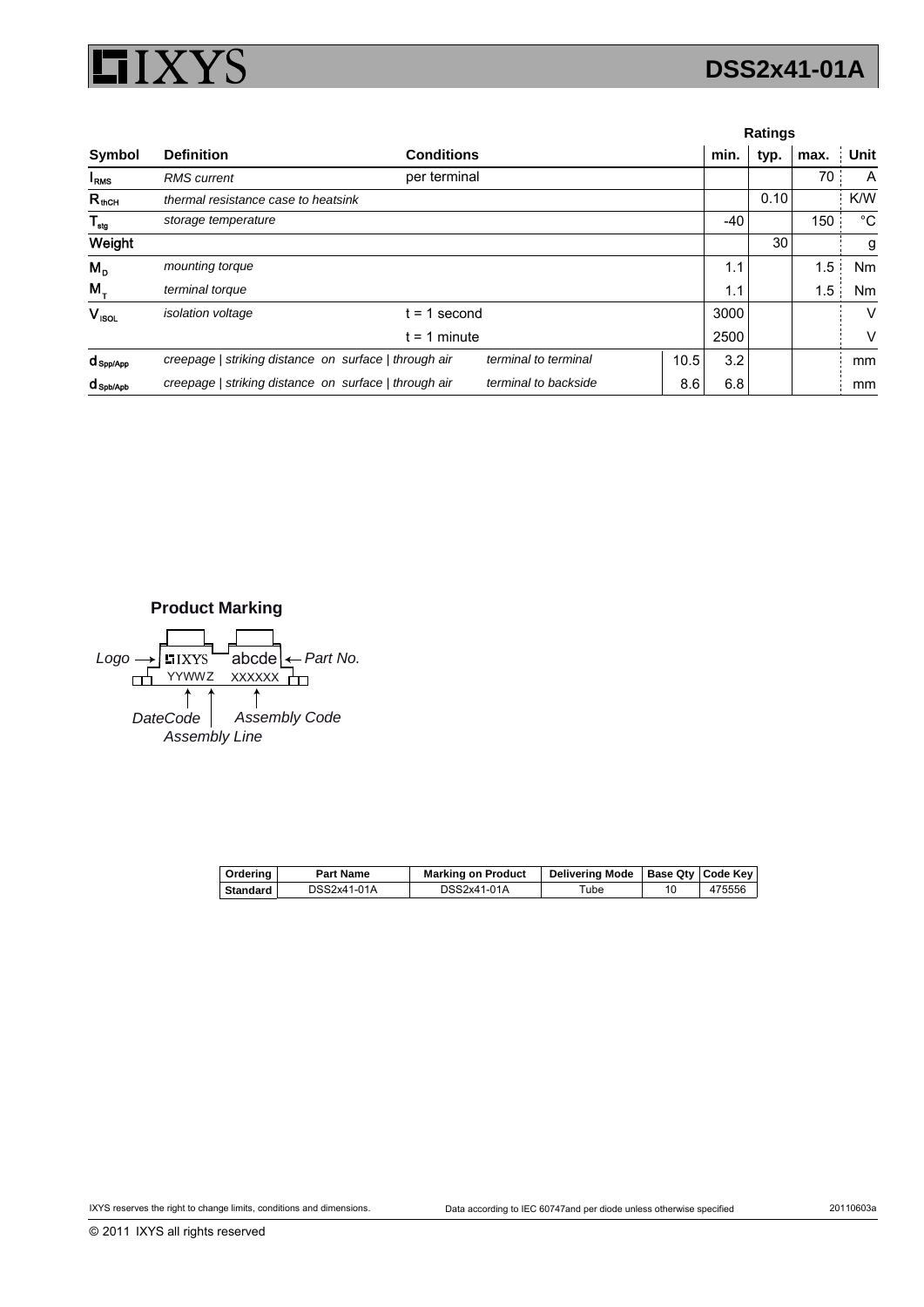



© 2011 IXYS all rights reserved